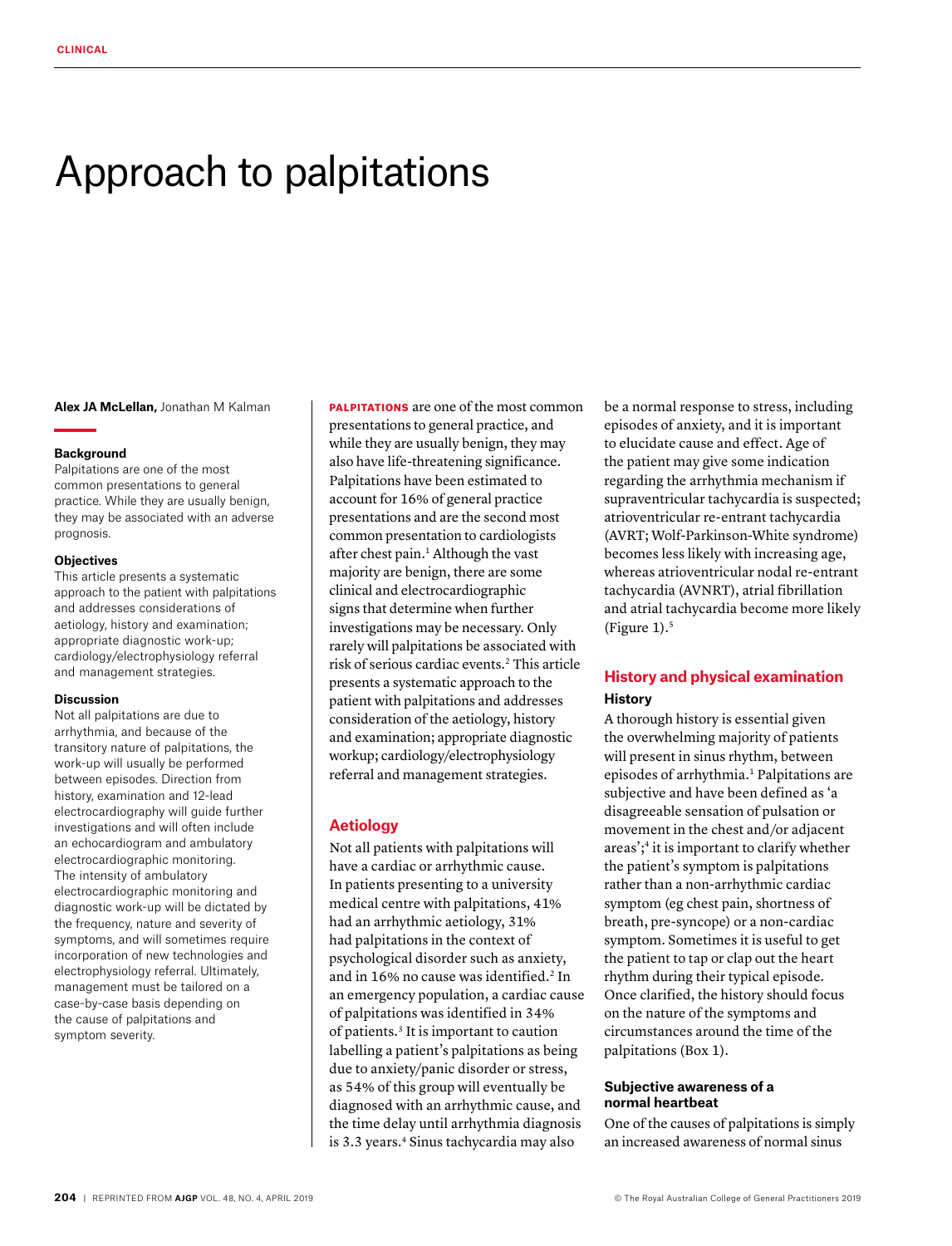rhythm.6 The patient may describe a forceful beating in the chest or neck that is not particularly fast; they may be able to hear their own heartbeat, particularly at night in bed. Although there may occasionally be secondary causes, in the vast majority of cases this is benign. It may often occur at times of heightened anxiety.

#### **Momentary palpitations: Ectopic beats**

Another frequent cause of palpitations is benign ectopic beats, which can be atrial or ventricular.7 Patients describe these as a momentary skipped or missed beat. They are frequently associated with an unusual, momentary sensation in the patient's throat or chest. Patients usually become aware of ventricular ectopic beats because of a compensatory pause after the ectopic beat, with an associated increase in diastolic filling and supra-normal stroke volume of the post-ectopic sinus beat. Ectopic beats may occur repetitively in patterns (bigeminal, trigeminal, etc) or may be isolated. The frequency of ectopic beats will vary day to day and may be

increased under conditions of anxiety, fatigue and inter-current illness. Although doctors frequently recommend patients with ectopic beats to avoid caffeine, there is very little evidence that this is beneficial.8 When asked how long their palpitations last, patients with repetitive ectopy may say that they occur over a period of minutes to many hours. It is important to establish that this is a recurrent, intermittent event rather than continuous rapid palpitations. Previous studies suggest that up to 100 ventricular ectopic beats in a 24-hour period (24-hour Holter monitor) are within normal limits.9 More frequent ectopic beats require further investigation; however, even when a patient has thousands of ectopic beats per 24-hour period, these will most usually be benign and not signify an increased risk of adverse cardiovascular outcomes.

## **Heart rate devices**

It is also common for patients to seek medical attention for 'palpitations' when they have recorded what they think may



#### **Figure 1.** Common types of SVT and representative circuits

The small circuit in dots represents typical AVNRT, short dashes represent (orthodromic) AVRT (via a right free wall pathway represented by the red dashes), and long dashes represent atrial flutter. The yellow arc represents the AV node.

*AVNRT, atrioventricular nodal re-entrant tachycardia; AVRT, atrioventricular re-entrant tachycardia; RA, right atrium; LA, left atrium; RV, right ventricle; LV, left ventricle*

be an abnormal heart rate on a heart rate device such as a fitness tracker or exercise monitor worn around the chest. Patients may be concerned that their resting heart rate is higher than a friend's or relative's and wonder whether this signifies a problem. It is important to be able to reassure patients that a wide range of resting heart rates can be within the normal spectrum. These different devices are also prone to error, particularly during exercise, and can erroneously give very high or very low readings.<sup>10</sup> The key clue as to whether the heart rate recorded indicates a genuine health problem is the presence of associated symptoms.

#### **Sustained palpitations**

Sustained rapid palpitations of gradual onset and offset over minutes or longer periods of time may represent sinus tachycardia. This is also usually benign, particularly at times of anxiety or stress. Less often, sinus tachycardia may signify an underlying disorder such as thyrotoxicosis or anaemia.

Sustained rapid palpitations of sudden onset may be regular or irregular. Patients describe a sudden onset of rapid palpitations that may last from minutes to hours continuously. In the case of atrial fibrillation, this may continue for days or be continuous until treated.

# **Rapid regular palpitations**

In the vast majority of patients, presenting with sudden-onset regular sustained rapid palpitations will signify episodes of supraventricular tachycardia (SVT); in contrast, patients with sinus tachycardia

# **Box 1. Palpitations: Key questions in history-taking**

Onset and offset: sudden or gradual Duration: momentary or sustained (how long?) Frequency

Triggers (frequently may not be obvious) Associated symptoms

- Pre-syncope/syncope
- Breathlessness
- Chest pain (possibly ischaemic in nature) Existing cardiac conditions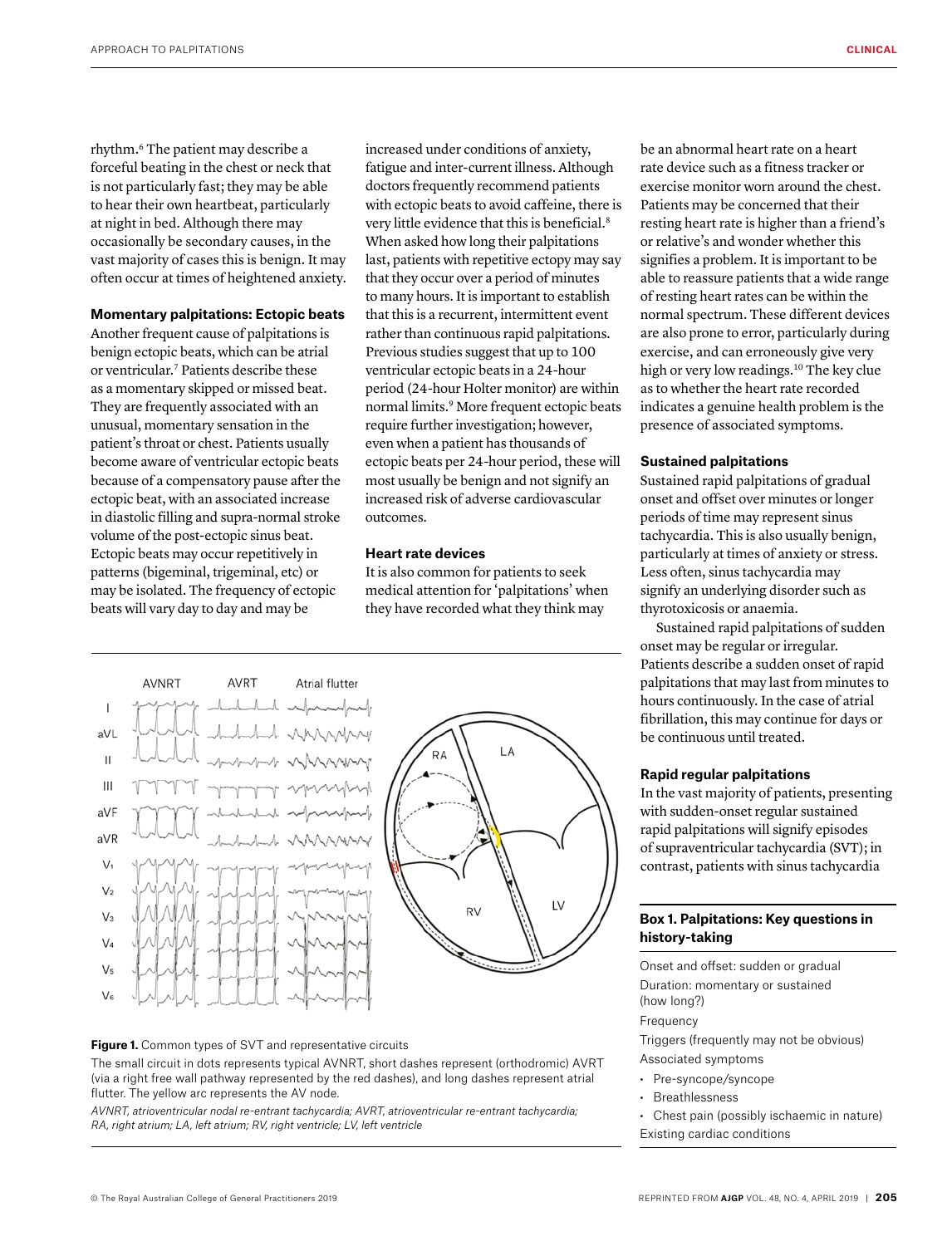may have a more gradual onset.<sup>11</sup> SVT may classically be induced by sudden movements, particularly bending. Many younger patients, including athletes, may describe a sudden onset of excessive heart rate during exertion that may interfere with their ability to compete. However, many patients find no particular trigger, and events can occur at rest. While SVT may cause sudden light-headedness at onset, syncope is unusual. Patients may also complain of chest discomfort or breathlessness during the event.

Patients with sustained palpitations and significant associated symptoms (eg pre-syncope, breathlessness or chest pain) require early referral for evaluation. Patients presenting with syncope or ongoing chest pain should be transferred to an emergency department by ambulance.

Young patients with rapid palpitations, particularly young women, may be misdiagnosed as having panic attacks. Anxiety and distress may be a normal response to an episode of SVT, and the history will clarify whether the SVT or anxiety occurred first.

Patients with SVT can frequently (but not universally) terminate an event with vagal manoeuvres. These include the Valsalva technique or cold stimulus to the face.

## **Does ventricular tachycardia present as recurrent palpitations?**

Patients with ventricular tachycardia infrequently present with palpitations as an isolated presenting symptom. The exception to this may be the relatively uncommon idiopathic ventricular tachycardia, particularly when it is recurrent and non-sustained. In most cases, ventricular tachycardia occurs in the context of underlying structural heart disease (most commonly prior myocardial infarction), and patients present with features of haemodynamic compromise. This may include syncope, diaphoresis, chest pain and breathlessness. Such patients would usually be transferred directly to an emergency department when sustained events occur. As structural heart disease may cause palpitations (and vice versa), it is important to assess

cardiac function in patients presenting with palpitations, as abnormalities can significantly affect management and prognosis.

## **Rapid irregular palpitations: Atrial fibrillation**

Patients with paroxysmal or persistent atrial fibrillation may present with sustained palpitations. These are usually described as heartbeats that are very irregular or 'all over the place'. Patients frequently have associated exertional breathlessness. Syncope due to a rapid ventricular rate in atrial fibrillation is unusual. When patients with paroxysmal atrial fibrillation have syncope, this is frequently due to a significant sinus pause at the time of spontaneous reversion (ie tachycardiabradycardia syndrome). While chest pain during atrial fibrillation may be solely secondary to a rapid ventricular response rate, if the pain is ischaemic in nature it may reflect underlying coronary artery disease. Polyuria may be associated with paroxysmal atrial fibrillation because of the associated release of atrial natriuretic peptide.12 Atrial fibrillation onset during the night may suggest a vagal mechanism or be a sign of associated sleep-disordered breathing (eg obstructive sleep apnoea). An understanding of the frequency and duration of palpitations over the patient's life is required, as the symptomatic burden will often define the management strategy (eg conservative management versus medications or electrophysiology study).

The history should include review of background medical issues that may predispose to arrhythmia (eg cardiovascular disease, thyroid illness), psychiatric history, medication history and illicit substances that may contribute to arrhythmia (eg stimulant, weight loss medication). Alcohol history is important given the association of alcohol consumption with the risk of atrial fibrillation.13 Although some patients describe palpitations associated with caffeine intake, a recent study identified no increased risk of any arrhythmia with caffeine intake, even after adjustment for confounders.8 An exercise history could be helpful given that extreme endurance exercise can be associated

with the development of cardiomyopathy and cardiac arrhythmia such as atrial fibrillation.14 Family history should be explored, particularly regarding genetic arrhythmia syndromes and history of sudden cardiac death.

A systematic review identified only six factors from the history that significantly correlated with arrhythmia: age of >60 years, regular palpitations, palpitations affected by sleep, regular pounding sensation in neck (atrial contraction against a closed tricuspid valve as in atrioventricular nodal re-entry tachycardia), visible neck pulsations, and vasovagal symptoms (pallor or diaphoresis).<sup>12</sup>

## **Examination**

Examination will also usually be performed in between episodes of arrhythmia, and it should address any cardiac or systemic illness that might be implicated in the development of arrhythmia including weight (obesity may contribute to atrial fibrillation), resting heart rate, hypertension, signs of heart failure, cardiac murmurs (valvular heart disease), thyroid examination and signs of anaemia. Fluid status and postural blood pressure/ heart rate should also be measured, given the association of hypovolaemia with sinus tachycardia and the possibility of autonomic dysfunction when there is an inappropriate sinus tachycardia with postural change. In a systematic review, the only clinical sign that significantly correlated with arrhythmia was abnormal resting heart rate (<60 beats per minute or >100 beats per minute).<sup>12</sup>

# **Diagnostic work-up**

The gold standard diagnostic technique for a patient with palpitations is to be monitored using a 12-lead electrocardiogram (ECG) at the time of symptoms. However, due to the transitory nature of arrhythmia, this method tends to be the exception rather than the rule. All patients presenting between symptoms should have a 12-lead ECG, because the sinus rhythm ECG can sometimes infer an arrhythmic mechanism (Table 1). Ambulatory electrocardiographic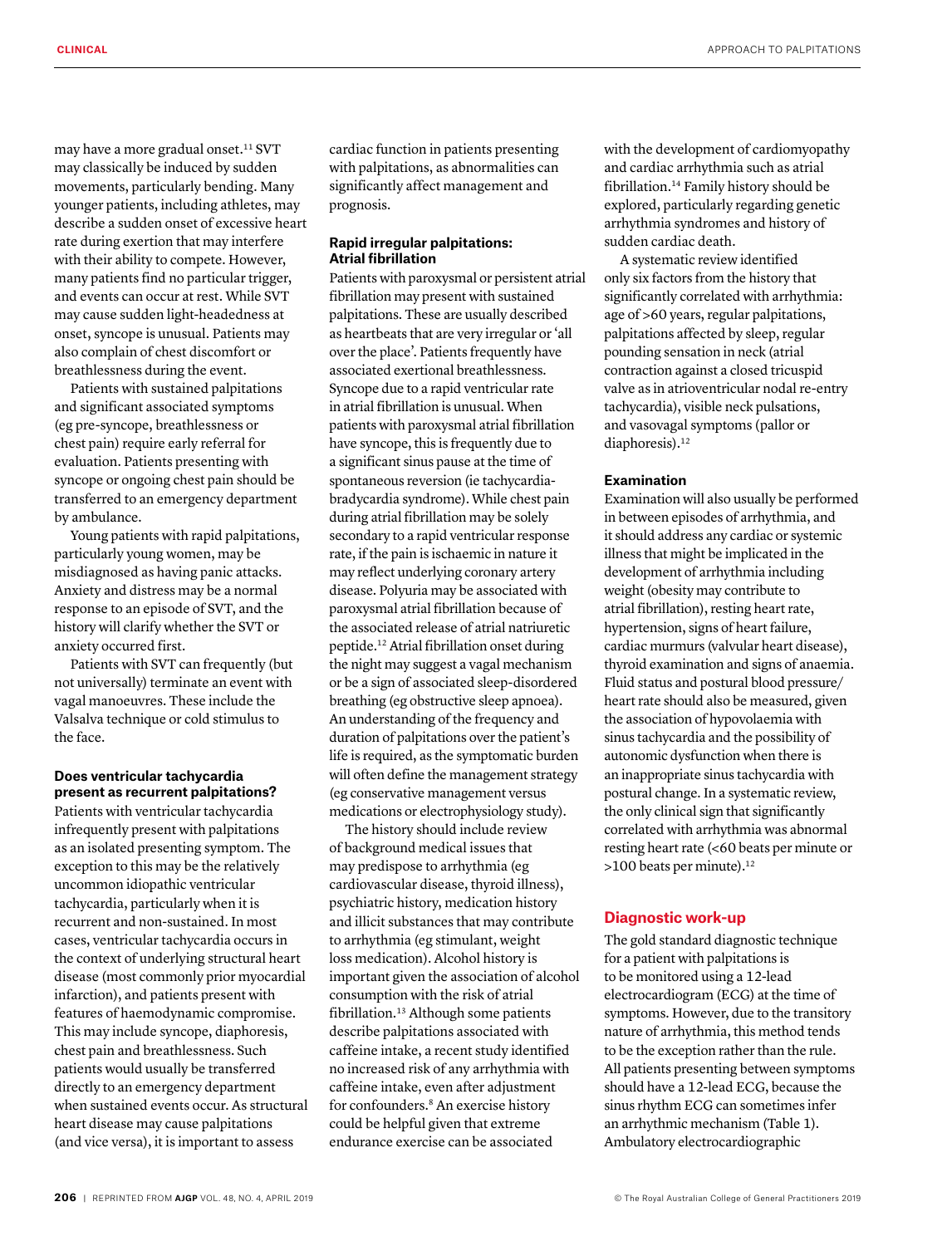monitoring (eg Holter monitor, external loop recorder, implantable loop recorder, hand-held ECG) can be performed with the goal of correlating a transitory symptom with arrhythmia, and the choice of monitoring should be guided by the yield of the investigation (Table 2). The critical component of interpreting the ambulatory ECG is the rhythm at time of symptoms, and it should ideally also document the arrhythmia onset and/or offset. New technologies such as hand-held ECG (iECG) devices (eg AliveCor Kardia, Semacare Remon) can be considered for the identification of arrhythmia, though these are limited by the cost for the patient to purchase, the time taken to activate the device before arrhythmia termination, and the large amount of data that may be created with no Medicare Benefits Schedule rebate for analysis.

In patients with symptoms, risk factors or concern of cardiovascular disease, an echocardiogram should be performed (Figure 2). Where symptoms occur on exertion, an exercise stress test can be considered to both induce and document

the arrhythmia, though can often be performed following specialist referral. In rare cases, cardiac magnetic resonance imaging may be considered, again usually following specialist referral.

The initial diagnostic work-up will often be normal; however, if clinical suspicion remains high (such as with a classic history of SVT), specialist referral should be considered for electrophysiology study with or without ablation or implantable loop recorder (ILR). The advantages of electrophysiology studies include identifying the arrhythmia mechanism, potentially curing the arrhythmia during the same procedure, avoiding chronic medication to suppress arrhythmia, and avoiding the delay required to document arrhythmia (eg on serial ambulatory ECG monitoring or ILR); this is especially pertinent if palpitations are associated with syncope or if there is structural heart disease. The risks of performing electrophysiology study include the invasive nature of the procedure (including vascular access complication) and the rare risk of damage to the AV node during ablation. An implantable loop

## **Table 1. Sinus rhythm ECG markers of arrhythmia1**

| Electrocardiographic sign                                                                       | <b>Implication/consideration</b>                                                      |  |
|-------------------------------------------------------------------------------------------------|---------------------------------------------------------------------------------------|--|
| Pre-excitation/delta wave                                                                       | WPW - AVRT                                                                            |  |
| Left atrial enlargement, frequent PACs,<br>sinus bradycardia                                    | Atrial fibrillation                                                                   |  |
| Left ventricular hypertrophy                                                                    | Atrial fibrillation, ventricular tachycardia                                          |  |
| Frequent PVCs                                                                                   | Ventricular tachycardia                                                               |  |
| Q waves                                                                                         | Ischaemic heart disease - atrial fibrillation,<br>ventricular tachycardia             |  |
| Widespread T wave inversion across<br>precordial leads, LVH, Q waves and ST-<br>segment changes | Hypertrophic cardiomyopathy - risk of atrial<br>fibrillation, ventricular tachycardia |  |
| Long or short QT interval, Brugada pattern,<br>early repolarisation pattern                     | Genetic arrhythmia syndromes - risk of<br>sudden cardiac death                        |  |
| Inverted T waves or Epsilon waves across<br>right precordial leads (V1-V3)*                     | ARVC - risk of sudden cardiac death                                                   |  |
|                                                                                                 |                                                                                       |  |

*ARVC arrhythmogenic right ventricular cardiomyopathy; AVRT, atrio-ventricular reciprocating tachycardia; ECG, electrogardiogram; LVH, left ventricular hypertrophy; PACs, premature atrial contractions; PVCs, premature ventricular contractions; WPW, Wolff–Parkinson–White \*In patients without right bundle branch block*

recorder can be considered for patients with sporadic palpitations (<1 per month), often when there is associated syncope.

# **Referral**

Specialist referral should be considered when there may be a substrate for significant arrhythmia, particularly atrial fibrillation and ventricular arrhythmia, given the adverse prognostic implications associated with these arrhythmia. This may be suggested by:

- **•** a history of structural heart disease; abnormal ECG or echocardiogram
- **•** palpitations associated with syncope, presyncope or chest pain
- **•** family history of sudden cardiac death
- **•** high clinical suspicion in a patient with sustained palpitations.

Specialist referral will often be required after the initial diagnostic work-up has been completed for consideration of, and access to, longer-term monitoring or electrophysiology study with or without ablation.

## **Management**

The management of palpitations will depend on the arrhythmia mechanism and implicated prognosis. Many patients with a subjective awareness of their own heartbeat or infrequent palpitations consistent with ectopic beats can be treated with reassurance and support.

Box 2 includes a list of which patients should be considered for referral. Patients with certain occupations (eg pilots, commercial truck drivers) will require specialist referral for consideration of occupational implication, diagnostic and treatment strategies. Patients with suspected or documented SVT should be educated regarding the Valsalva manoeuvre, which can often terminate arrhythmia.

# **Conclusion**

Palpitations are common and, while usually benign, may rarely be associated with adverse prognosis. A structured approach will often identify the arrhythmia; however, specialist referral will be sometimes required for both diagnosis and treatment.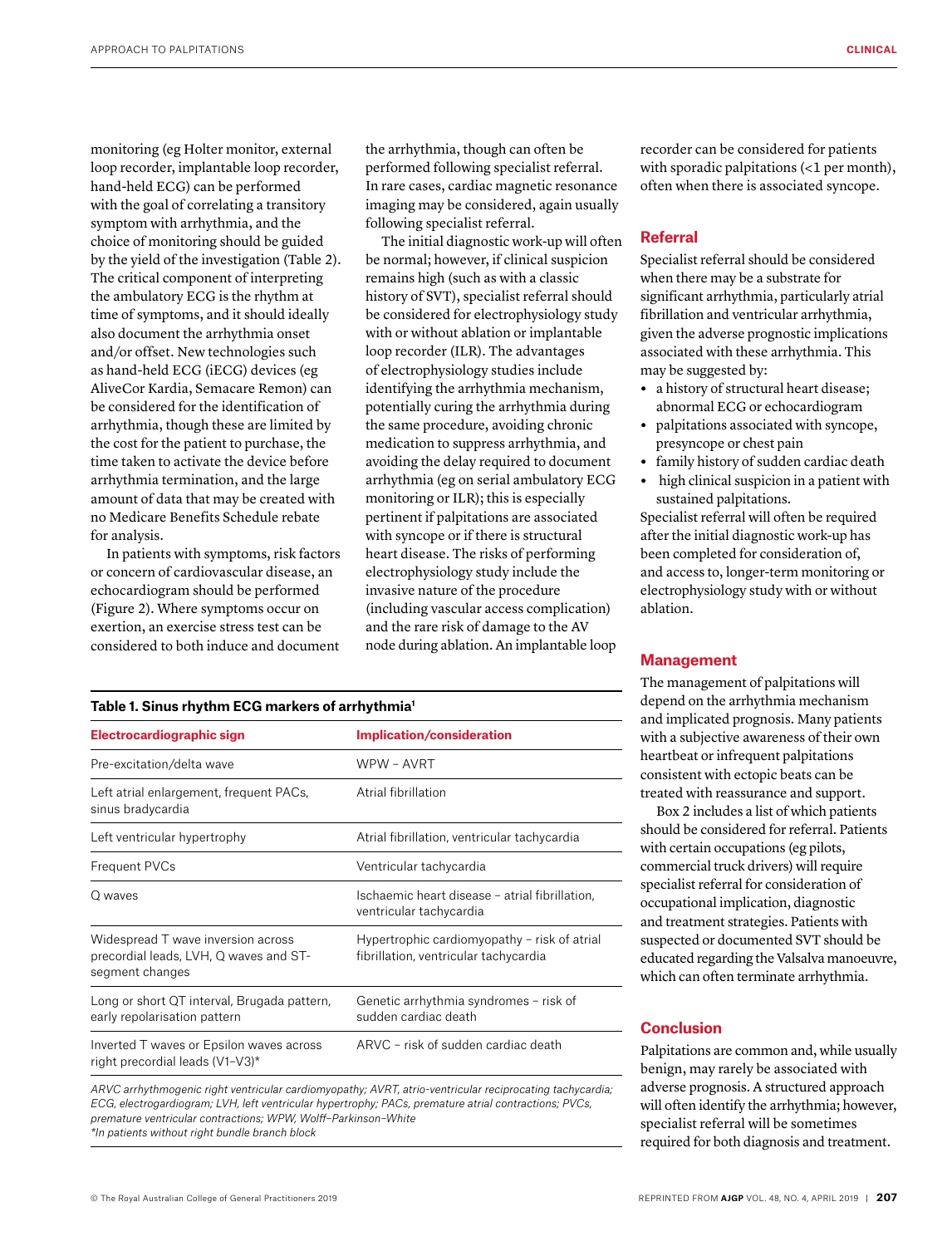| <b>Investigation</b>                        | <b>Investigation of choice:</b><br>symptom frequency | <b>Advantages</b>                                                                                                                                   | <b>Disadvantages</b>                                                                                                                                                                                                             |
|---------------------------------------------|------------------------------------------------------|-----------------------------------------------------------------------------------------------------------------------------------------------------|----------------------------------------------------------------------------------------------------------------------------------------------------------------------------------------------------------------------------------|
| 12-lead ECG                                 |                                                      | Readily available<br>Inexpensive                                                                                                                    | Rarely performed during arrhythmia                                                                                                                                                                                               |
| 24-48 hour Holter<br>monitor                | Daily to every second day                            | Usually available<br>Does not require activation:<br>asymptomatic arrhythmia<br>can be detected                                                     | Low yield other than for daily arrhythmias                                                                                                                                                                                       |
| Loop/event recorder<br>(range of 1-4 weeks) | Weekly-monthly                                       | Increased yield and cost<br>effectiveness (versus Holter)                                                                                           | Most units only record ECG if patient triggered;<br>not useful for asymptomatic arrhythmia or                                                                                                                                    |
| Loop/event recorder for<br>one week         |                                                      |                                                                                                                                                     | syncope<br>Generally only one-week recorders available<br>Patient discomfort for longer-term monitoring                                                                                                                          |
| Implantable loop<br>recorder                | Months to year/s                                     | High yield<br>Long-term monitoring<br>approximately three years<br>Automatic bradycardia/<br>tachycardia storage plus<br>patient-triggered episodes | Cost<br>Not available in all centres<br>Currently only approved for diagnosis of syncope<br>or cryptogenic stroke                                                                                                                |
| <b>Handheld ECG</b>                         | Months to year                                       | High yield<br>Permanently available<br>to patient                                                                                                   | Cost to patient<br>Time for activation of device before arrhythmia<br>termination<br>Potential large volume of data to interpret, no<br>Medicare rebate<br>Data ownership with some systems, sometimes<br>requiring subscription |

#### **Table 2. Ambulatory ECG monitoring: Choice of investigation**

*ECG, electrocardiography*

## **Authors**

Alex JA McLellan MBBS, PhD, Cardiology Department, Royal Melbourne Hospital, Vic; Cardiology Department, St Vincent's Hospital Melbourne, Vic; Baker Heart & Diabetes Institute, Vic

Jonathan M Kalman MBBS, PhD, Cardiology Department, Royal Melbourne Hospital, Vic; Cardiology Department, St Vincent's Hospital Melbourne, Vic; Baker Heart & Diabetes Institute, Vic; Faculty of Medicine, Dentistry, and Health Sciences, University of Melbourne, Vic. jon.kalman@mh.org.au

Competing interests: None.

Funding: Dr McLellan is supported by an Australian National Heart Foundation postdoctoral fellowship. Professor Kalman is supported by a practitioner fellowship from the National Health and Medical Research Council. This research is supported in part by the Victorian Government's Operational Infrastructure.

Provenance and peer review: Commissioned, externally peer reviewed.

#### **References**

1. Raviele A, Giada F, Bergfeldt L, et al. Management of patients with palpitations: A position paper from the European Heart Rhythm Association. Europace 2011;13(7):920–34. doi: 10.1093/ europace/eur130.

- 2. Weber BE, Kapoor WN. Evaluation and outcomes of patients with palpitations. Am J Med 1996;100(2):138–48.
- 3. Probst MA, Mower WR, Kanzaria HK, Hoffman JR, Buch EF, Sun BC. Analysis of emergency department visits for palpitations (from the National Hospital Ambulatory Medical Care Survey). Am J Cardiol 2014;113(10):1685–90. doi: 10.1016/j.amjcard.2014.02.020.
- 4. Lessmeier TJ, Gamperling D, Johnson-Liddon V, et al. Unrecognized paroxysmal supraventricular tachycardia. Potential for misdiagnosis as panic disorder. Arch Intern Med 1997;157(5):537–43.
- 5. Porter MJ, Morton JB, Denman R, et al. Influence of age and gender on the mechanism of supraventricular tachycardia. Heart Rhythm 2004;1(4):393–96. doi: 10.1016/j. hrthm.2004.05.007.
- 6. Thavendiranathan P, Bagai A, Khoo C, Dorian P, Choudhry NK. Does this patient with palpitations have a cardiac arrhythmia? JAMA 2009;302(19):2135–43. doi: 10.1001/ jama.2009.1673.
- 7. Gale CP, Camm AJ. Assessment of palpitations. BMJ 2016;352:h5649 doi: 10.1136/bmj.h5649.
- 8. Dixit S, Stein PK, Dewland TA, et al. Consumption of caffeinated products and cardiac ectopy. J Am Heart Assoc 2016;5(1). pii: e002503. doi: 10.1161/ JAHA.115.002503.
- 9. Ng GA. Treating patients with ventricular ectopic beats. Heart 2006;92(11): 1707–12. doi: 10.1136/ hrt.2005.067843
- 10. Reddy RK, Pooni R, Zaharieva DP, et al. Accuracy of wrist-worn activity monitors during common daily physical activities and types of structured exercise: Evaluation study. JMIR Mhealth Uhealth 2018;6(12):e10338. doi: 10.2196/10338.
- 11. Raviele A, Giada F, Bergfeldt L, et al. Management of patients with palpitations: A position paper from the European Heart Rhythm Association. Europace 2011;13(7):920–34. doi: 10.1093/ europace/eur130.
- 12. Thavendiranathan P, Bagai A, Khoo C, Dorian P, Choudhry NK. Does this patient with palpitations have a cardiac arrhythmia? JAMA 2009;302(19):2135–43. doi: 10.1001/ jama.2009.1673.
- 13. Voskoboinik A, Prabhu S, Ling LH, Kalman JM, Kistler PM. Alcohol and atrial fibrillation: A sobering review. J Am Coll Cardiol 2016;68(23):2567–76. doi: 10.1016/j. jacc.2016.08.074.
- 14. Flannery MD, Kalman JM, Sanders P, La Gerche A. State of the art review: Atrial fibrillation in athletes. Heart Lung Circ 2017;26(9):983–89. doi: 10.1016/j. hlc.2017.05.132.